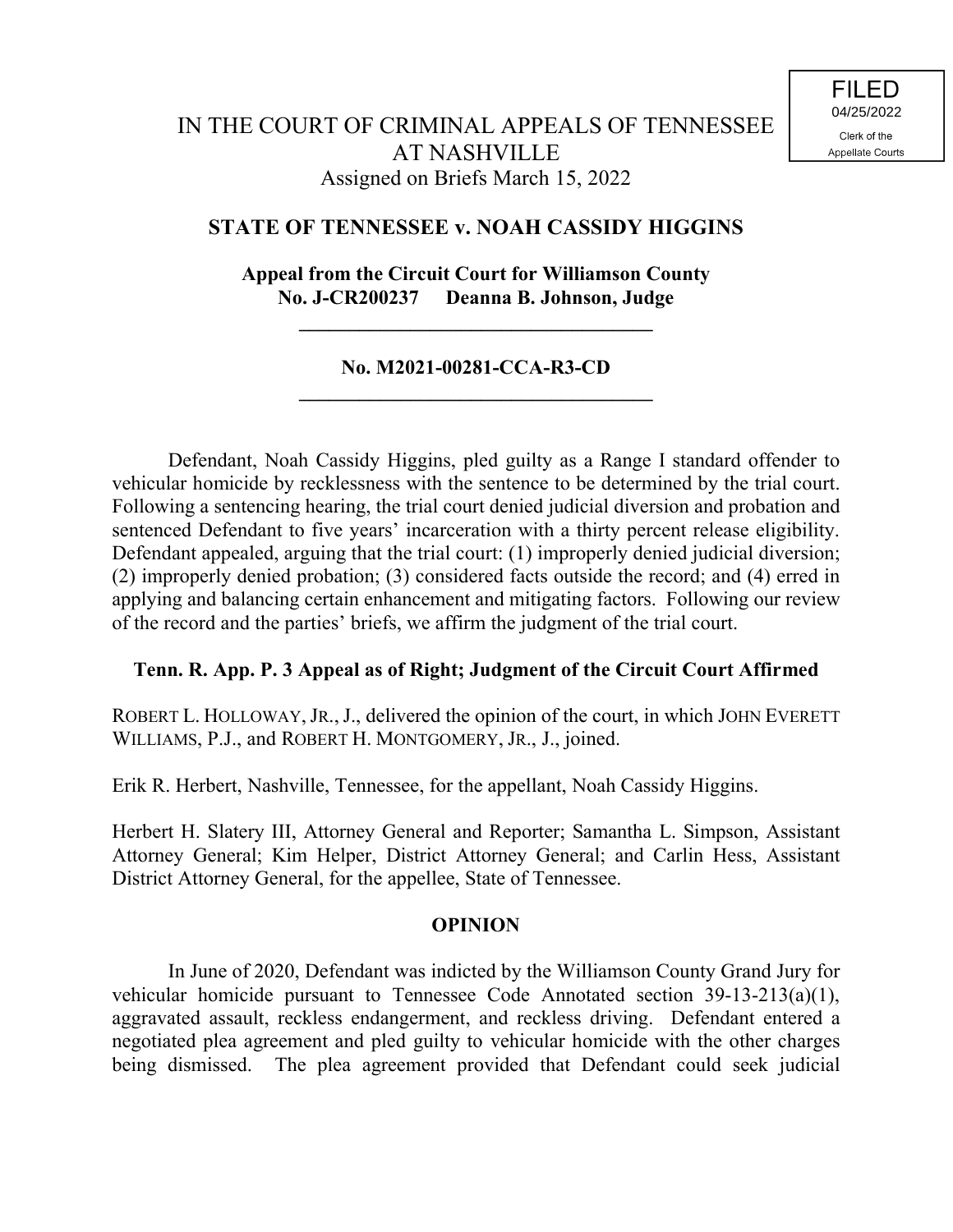diversion, but if diversion was denied, the length of the Range I sentence and the manner of service would be determined by the trial court.

At the sentencing hearing, Brentwood Police Department ("BPD") Officer Brent Phelan testified that police dispatch notified him of an automobile accident involving personal injury around 7:10 p.m. on March 25, 2020. Dispatch informed Officer Phelan that the 911 caller was involved in the accident. The caller said that his vehicle left the road, striking a female bicyclist. Officer Phelan testified he was not the first officer to respond but arrived within two minutes of the accident. It was dusk, and there was some moisture on the road. Officer Phelan described the road as an undulating, two-lane road with a 35-miles-per-hour speed limit. A paved bike path ran parallel to the road. Behind the bike path, there was an "antebellum style rock wall" on the bordering property.

Officer Phelan observed a silver Nissan Maxima upside down on the bike path. Kelly Duggan, the deceased victim, was "slumped" against the rock wall with "the mangled remains of a silver bicycle [] underneath and behind her."

Officer Phelan testified that he spoke with Defendant at the scene. Defendant told him that he had turned off his traction control system in his car and that he lost control of the car when he went around the curve in the road. Defendant told him he likely exceeded the posted speed limit prior to crashing. Officer Phelan asked Defendant why he turned off the traction control, and he recalled Defendant saying that "he like[d] to hear the wheels spin a little." Officer Phelan said that Defendant seemed "very shaken up" but did not appear intoxicated or impaired. Defendant was cooperative and voluntarily submitted to an impairment examination. Officer Phelan testified that Officer Steve Holder conducted the test and found no evidence of impairment.

Officer Phelan obtained a search warrant to download the "event data recorder," commonly referred to as the "black box," of Defendant's vehicle. The black box recorded data five seconds before the airbags deployed and indicated that the vehicle was traveling at 87 miles per hour. The data indicated that Defendant overcorrected the steering wheel and that the car vaulted into the air and barrel rolled.

On cross-examination, Officer Phelan confirmed that Defendant was polite and "extremely remorseful" at the scene. Officer Phelan admitted that he did not recall Defendant's exact words regarding Defendant's statement, "I like to hear the wheels spin a little." On redirect examination, the State refreshed Officer Phelan's memory with a supplemental report from Officer Holder where Defendant said "he wanted to open [the car] up and hear the exhaust roar."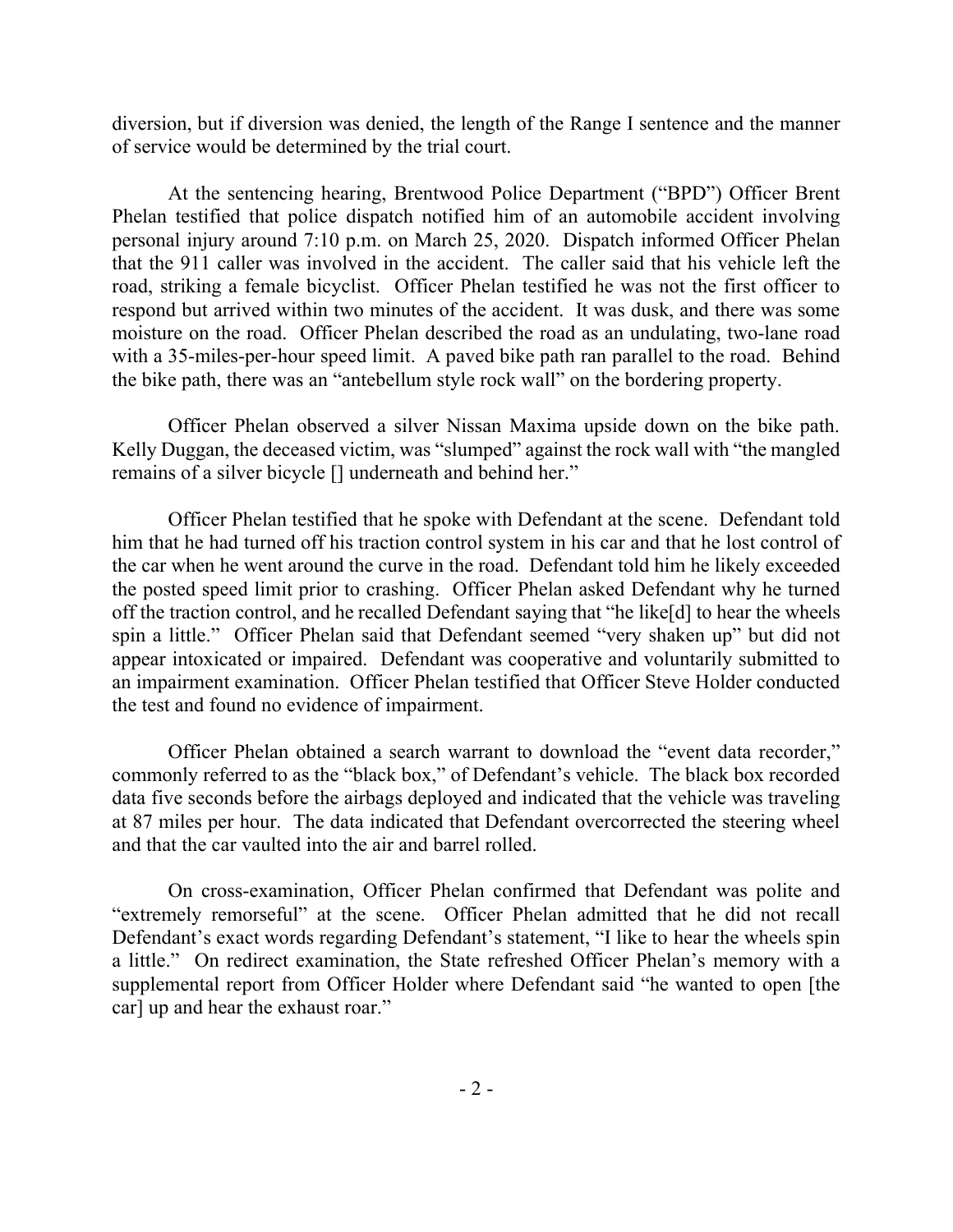Several family members of the victim shared impact statements. The State read a letter from the victim's brother, Charles Duggan, which expressed his wish that the punishment for Defendant would deter others from committing similar crimes. Katherine Sanders, the victim's stepdaughter, testified as to the victim's impact on her life and noted that Defendant had not reached out to her family to apologize for his actions. Geoff Duggan, the victim's older brother, testified regarding the victim's life and accomplishments.

Brad Sanders, the victim's husband, testified that on March 25, 2020, he got "a very bad feeling" when his wife had not returned from her bike ride. He got in his truck, began driving, and soon after saw emergency vehicles. Police informed him of the incident, and he saw his deceased wife. He testified that he would have been more sympathetic towards Defendant if Defendant had been drunk or on drugs. However, Defendant acted with full cognition in driving 87 miles per hour in a residential area.

Defendant testified, apologizing to the victim's family and everyone who had cared for the victim. Defendant testified, "Driving now seem[s] like a nightmare." Defendant requested the court sentence him to three years' probation with an additional 500 hours of community service work.

Defendant testified that he was twenty-two years old and had no prior criminal history. He currently worked as a shift manager at a restaurant in Cool Springs. Defendant read a character testimony from his employer into the record. Defendant's employer described him as "one of [his] best hires[]" and a "natural born leader." Defendant's parents and girlfriend also wrote character testimonies that were admitted as exhibits. Defendant testified that he would learn from his mistakes and had already begun volunteering at a local hospital. An employee of the hospital wrote a letter based on her experience with Defendant over the past five months. She described him as "a special, caring person."

Defendant testified that on March 25, 2020, he clocked out of work around 7:00 p.m. and got in his car. Defendant claimed that he turned off the car's traction control because it "could help [] with fuel [economy.]" Defendant detailed the route he took home from work and explained that he lost control of his vehicle as the road curved up a steep hill. Defendant said, "I could not tell you the speed that I was going and I wasn't trying to take it for a joyride[.]" Defendant said that he realized he was driving too fast as he approached the bend in the road; he said that he overcorrected and did not recall "what really exactly happened after that[.]" Defendant remembered the car going airborne and barrell rolling. He punched out the airbag and exited the upside-down car. Defendant saw the victim and immediately realized she was not breathing. He proceeded to call 911.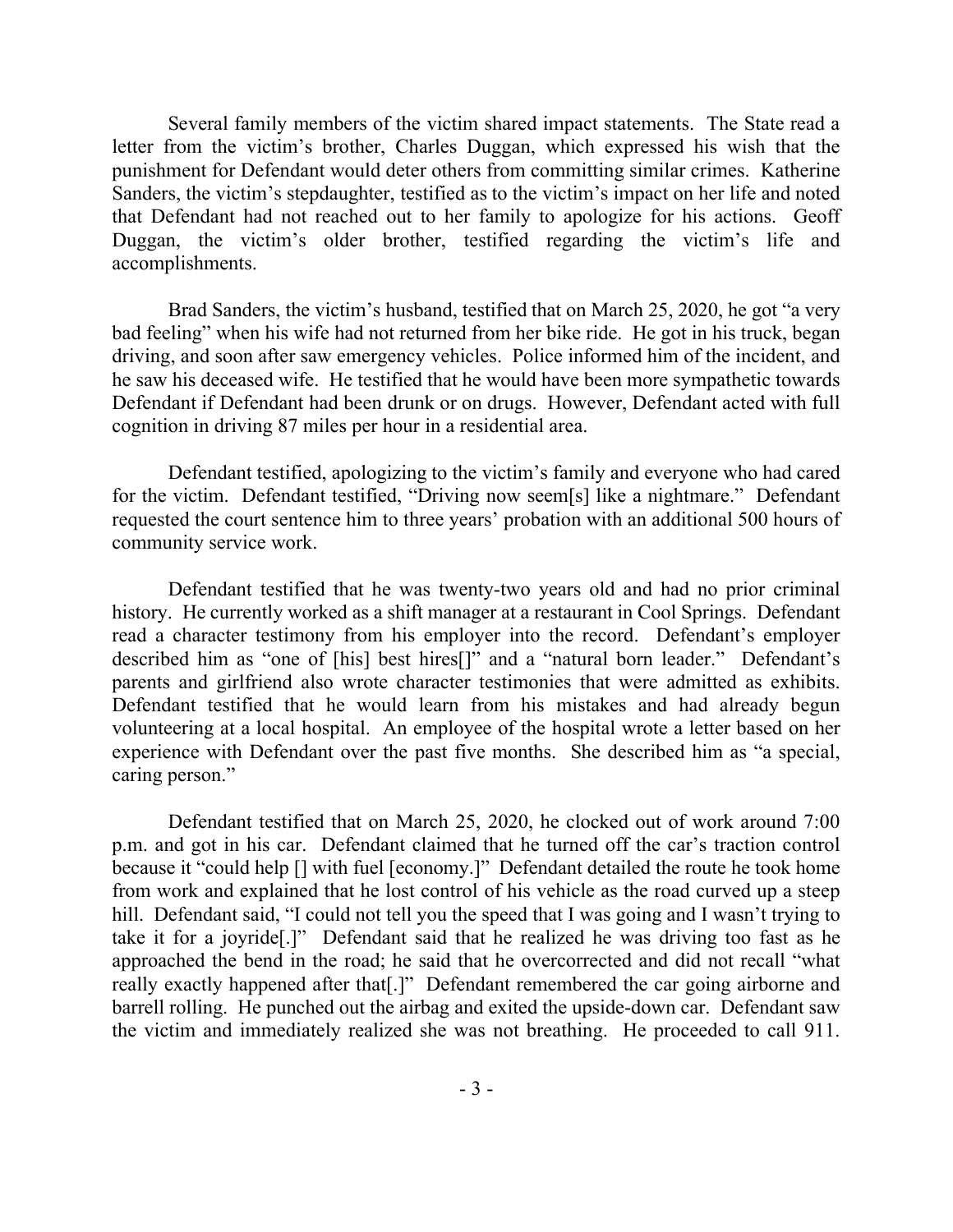Defendant testified that he knew what he did was wrong and that he wanted to cooperate with the police officers "110 percent."

Defendant testified that he was involved in a prior motor vehicle accident on October 9, 2019. He confirmed that he was not charged with any speeding violations stemming from that accident. Defendant explained that the accident occurred because of a faulty emergency brake system. Defendant testified that he had one prior instance of alcohol abuse but had not been intoxicated since 2017. Defendant said that since March 25, 2020, he had completed a driver improvement program with the Tennessee Department of Homeland Security along with several "generic online driving" courses.

On cross-examination, Defendant admitted to speeding 65 miles per hour in a 40 miles-per-hour zone in Brentwood, Tennessee, in December of 2016. When asked about the October 2019 car crash, Defendant claimed he was not speeding. Defendant admitted that in November 2019, he received a traffic citation for traveling 10 miles per hour over the speed limit of 70 or 75 miles per hour on a Texas interstate. Defendant admitted that he received a speeding ticket in Arkansas for traveling 85 miles per hour in a 70-miles-perhour zone on February 15, 2020. Defendant affirmed that the financial penalties for his prior speeding infractions did not disincentivize him from speeding.

Regarding the March 25, 2020 crash, Defendant testified that he had driven on the road "a hundred times" and knew it very well. Defendant admitted that he did not know whether 87 miles per hour was the fastest he drove that day.

Upon hearing the evidence, the trial court found Officer Phelan's testimony credible. The court found that Defendant was remorseful and that he accepted responsibility for his actions. However, the court discredited Defendant's testimony that he disabled traction control for fuel economy and credited Officer Phelan's statement that Defendant said he liked how the engine sounded with traction control disabled. The court discredited Defendant's statement that he was not speeding during the 2019 car crash. The trial court applied as enhancement factors that Defendant had a previous history of criminal convictions or behavior in addition to those necessary to establish the appropriate range and that Defendant had no hesitation about committing a crime when the risk to human life was high. Tenn. Code Ann. § 40-35-114(1), (10) (2020). In mitigation, the court found that Defendant accepted responsibility for his actions, was remorseful, and was attempting to improve his life. Tenn. Code Ann. § 40-35-113(13) (2020).

The trial court recited the factors from *State v. Electroplating, Inc.*, 990 S.W.2d 211, 229 (Tenn. Crim. App. 1998), and *State v. Parker*, 932 S.W.2d 945, 958 (Tenn. Crim. App. 1996). The trial court found Defendant not amenable to correction because of his history of speeding tickets and a prior car crash. The court noted that Defendant "had plenty of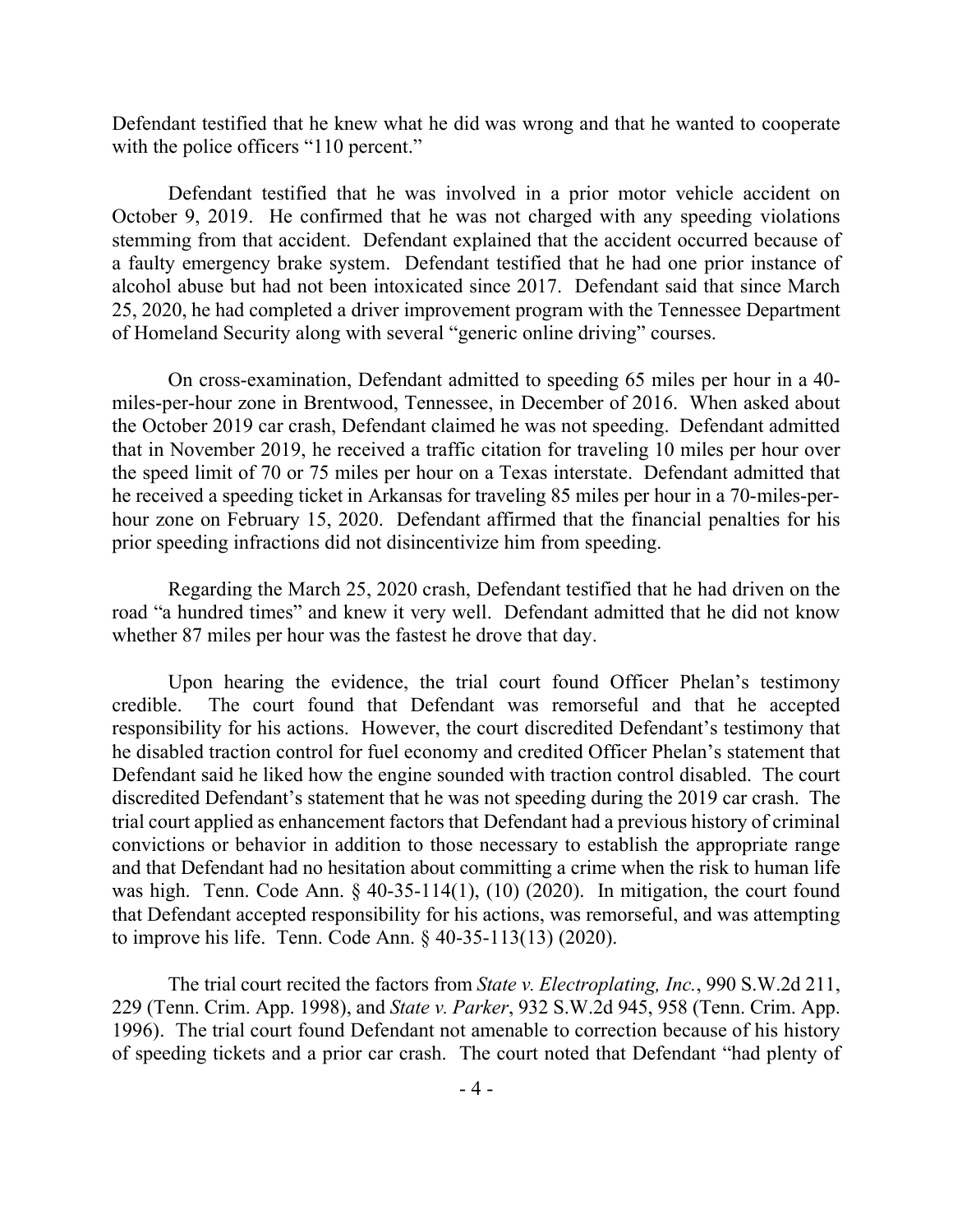financial incentive to stop speeding, to stop driving recklessly, but he didn't do so." The trial court found the circumstances surrounding this offense weighed against judicial diversion because Defendant had driven on this particular road for roughly four years and was aware of the 35-miles-per-hour speed limit. The court reasoned that Defendant knew it was a "wind[ing] country road," that people "were out and about," and nevertheless decided to drive 87 miles per hour. The trial court considered Defendant's lack of a criminal record as "not really applicable." In regards to Defendant's social history, the trial court sympathized with Defendant because Defendant moved many times during his childhood and his mother suffered from drug addiction.

Other than Defendant's drinking incident in college, the trial court did not find anything "particularly noteworthy" regarding Defendant's mental and physical health. The trial court found that the deterrence value to Defendant and other defendants and whether judicial diversion would serve the interest of the public weighed against judicial diversion. The trial court did not provide its reasoning in connection with those factors. In denying judicial diversion, the trial court stated, "So the Court has weighed all these factors, every one of them. The Court has weighed every one of these factors and finds that judicial diversion is not appropriate in this particular case."

The trial court considered alternative sentencing. It again emphasized Defendant's knowledge of the road and speed limit. The trial court found confinement necessary to avoid depreciating the seriousness of the offense and to deter others from committing similar offenses. The trial court denied probation and sentenced Defendant to five years' incarceration with a thirty percent release eligibility.

Defendant appeals.

## *Analysis*

Defendant raises the following sentencing issues on appeal: (1) that the trial court erred in denying judicial diversion; (2) that the trial court erred in denying probation and in sentencing Defendant to incarceration; (3) that the trial court abused its discretion in considering "a fact not supported in the record"; and (4) that the trial court erred in applying enhancement factor (10) and in its balancing of the enhancement and mitigating factors. The State responds that the trial court properly sentenced Defendant.

## *I. Judicial Diversion*

Defendant claims that the trial court improperly denied judicial diversion, arguing that this court should apply a de novo standard of review and overturn the trial court's decision. The State responds that the trial court's denial of judicial diversion was proper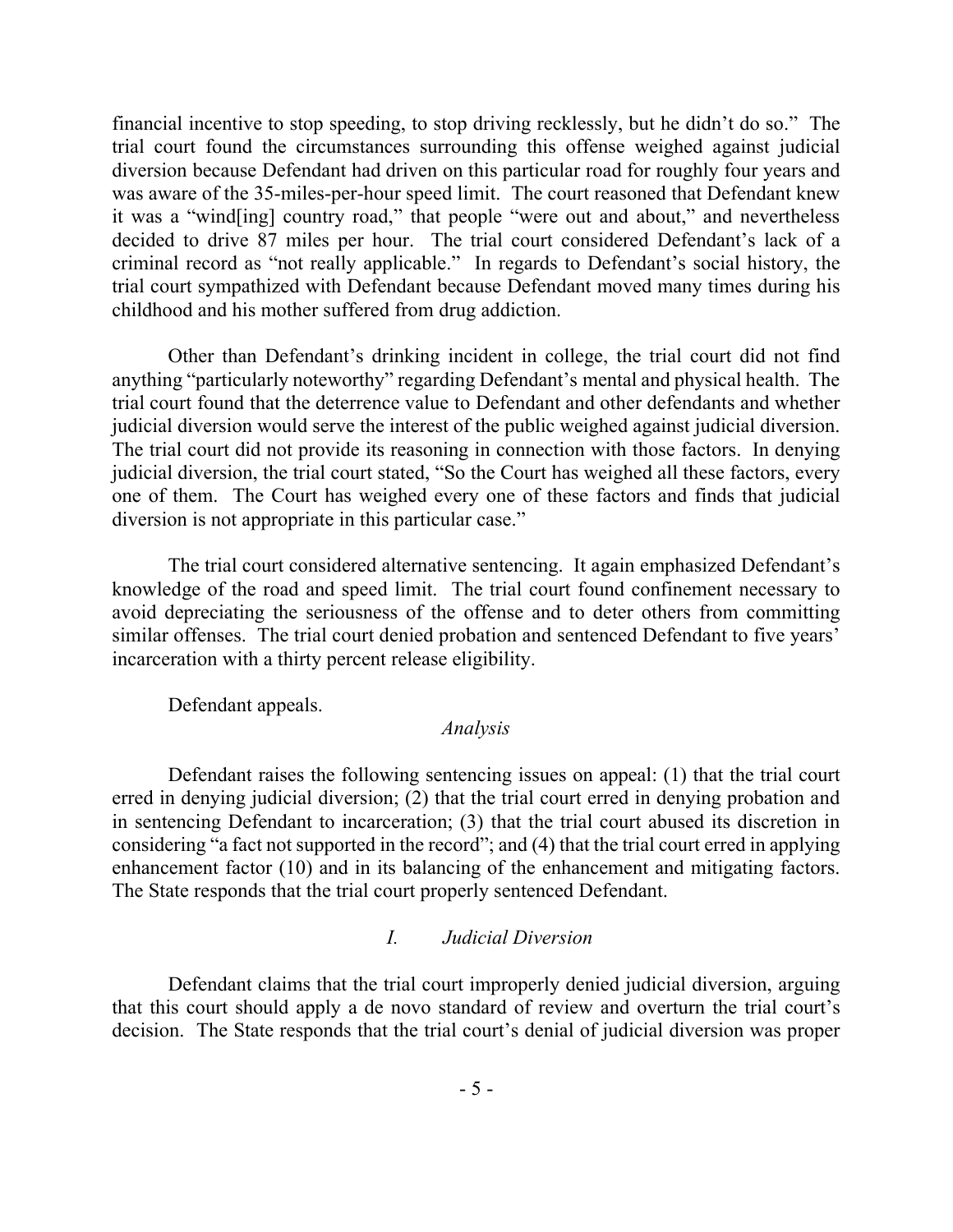and that its decision should be entitled to a presumption of reasonableness. We agree with the State.

A trial court "may defer further proceedings against a qualified defendant and place the defendant on probation upon such reasonable conditions as it may require without entering a judgment of guilty and with the consent of the qualified defendant." Tenn. Code Ann. § 40-35-313(a)(1)(A) (2020). A defendant is a "qualified defendant" and eligible for judicial diversion if he or she is found guilty or pleads guilty or nolo contendere to a Class C, D, or E felony; has not been previously convicted of a felony or Class A misdemeanor for which a sentence of confinement has been served; has not been previously granted judicial or pretrial diversion; and is not seeking deferral for a sexual offense, a DUI, certain offenses against elderly or vulnerable adults, or vehicular assault. *See* Tenn. Code Ann. § 40-35-313(a)(1)(B)(i) (2020).

In this case, Defendant was eligible for judicial diversion because he pled guilty to vehicular homicide by recklessness, a Class C felony, had no prior felonies or Class A misdemeanors, and had not received diversion in the past. "Eligibility under the statute does not, however, constitute entitlement to judicial diversion; instead, the decision of whether to grant or deny judicial diversion is entrusted to the discretion of the trial court." *State v. King*, 432 S.W.3d 316, 323 (Tenn. 2014). In determining if a qualified offender should be granted judicial diversion, the trial court must consider the following common law factors:

(a) The accused's amenability to correction, (b) the circumstances of the offense, (c) the accused's criminal record, (d) the accused's social history, (e) the accused's physical and mental health, and (f) the deterrence value to the accused as well as others. The trial court should also consider whether judicial diversion will serve the ends of justice—the interests of the public as well as the accused.

*Parker*, 932 S.W.2d at 958. "[T]he trial court must weigh the factors against each other and place an explanation of its ruling on the record*.*" *King*, 432 S.W.3d at 326 (citing *Electroplating, Inc.*, 990 S.W.2d at 229).

When the trial court considers the common law factors, "specifically identifies the relevant factors, and places on the record its reasons for granting or denying judicial diversion," this court will "apply a presumption of reasonableness and uphold the grant or denial so long as there is any substantial evidence to support the trial court's decision." *Id*. at 327. If "the trial court fails to consider and weigh the applicable common law factors, the presumption of reasonableness does not apply and the abuse of discretion standard, which merely looks for 'any substantial evidence' to support the trial court's decision, is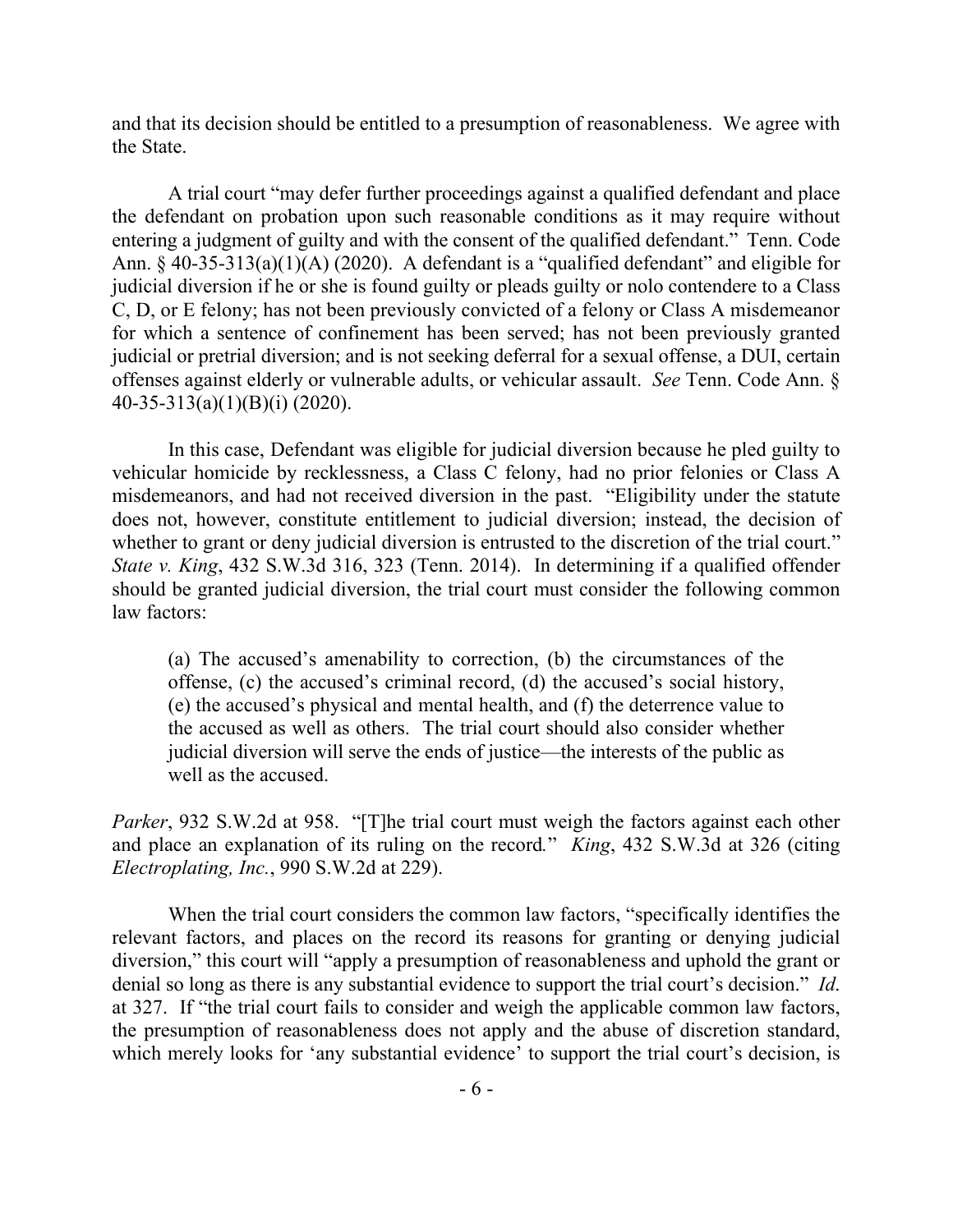not appropriate." *Id*. In such case, this court will either conduct a de novo review or remand the case to the trial court for reconsideration. *Id.* at 328.

Here, the trial court began its judicial diversion analysis with a recitation of the *Parker* and *Electroplating* factors. The trial court specifically found that Defendant was not amenable to correction, noting that Defendant had been issued multiple speeding tickets and, therefore, "had plenty of a financial incentive to stop speeding, to stop driving recklessly, but he didn't do so." The court noted that Defendant was very familiar with the road on which the wreck occurred, having driven it from home to work and back for four and a half years. The court found that Defendant knew he was traveling on "a wind[ing] country road," where "people were out and about" and "riding bikes," but even knowing the route, Defendant sped through the area at 87 miles per hour in a 35-miles-per-hour speed zone. The court found that Defendant consciously drove recklessly and that the circumstances of the offense "weigh[ed] against him in a determination regarding judicial diversion." The court noted that, other than speeding tickets, Defendant did not have a criminal record. The court considered Defendant's social history in regard to his childhood but did not indicate the factor's weight. The court sympathized with Defendant's moving several times during childhood and his mother's drug addiction. Defendant's parents, girlfriend, employer, and volunteer supervisor wrote letters describing Defendant's positive attributes. The court found Defendant's mental and physical health not "particular[ly] noteworthy," noting that Defendant had one incident of alcohol abuse in college. However, the evidence indicated that Defendant was in good physical and mental health and that he worked at a restaurant and volunteered at a medical center. Without making specific factual findings, the court determined the deterrent effect of the sentence and the interest of the public both weighed against diversion. The court "also considered additional factors laid out in *State v. Washington*," 866 S.W.2d 950 (Tenn. 1993), including a "defendant's attitude, behavior since arrest, prior record, home environment, current drug usage, emotion stability, past employment, general reputation, marital stability, family responsibility and attitude of law enforcement." The court stated that it "has weighed all these factors, every one of them" and "finds that judicial diversion is not appropriate in this particular case."

It is apparent from the findings of the trial court that it gave great weight to the circumstances of the offense and to Defendant's amenability to correction. The court determined that the deterrent effect of the sentence and the interest of the public also weighed against diversion.

In *King*, our supreme court explained:

Although the trial court is not required to recite all of the *Parker* and *Electroplating* factors when justifying its decision on the record in order to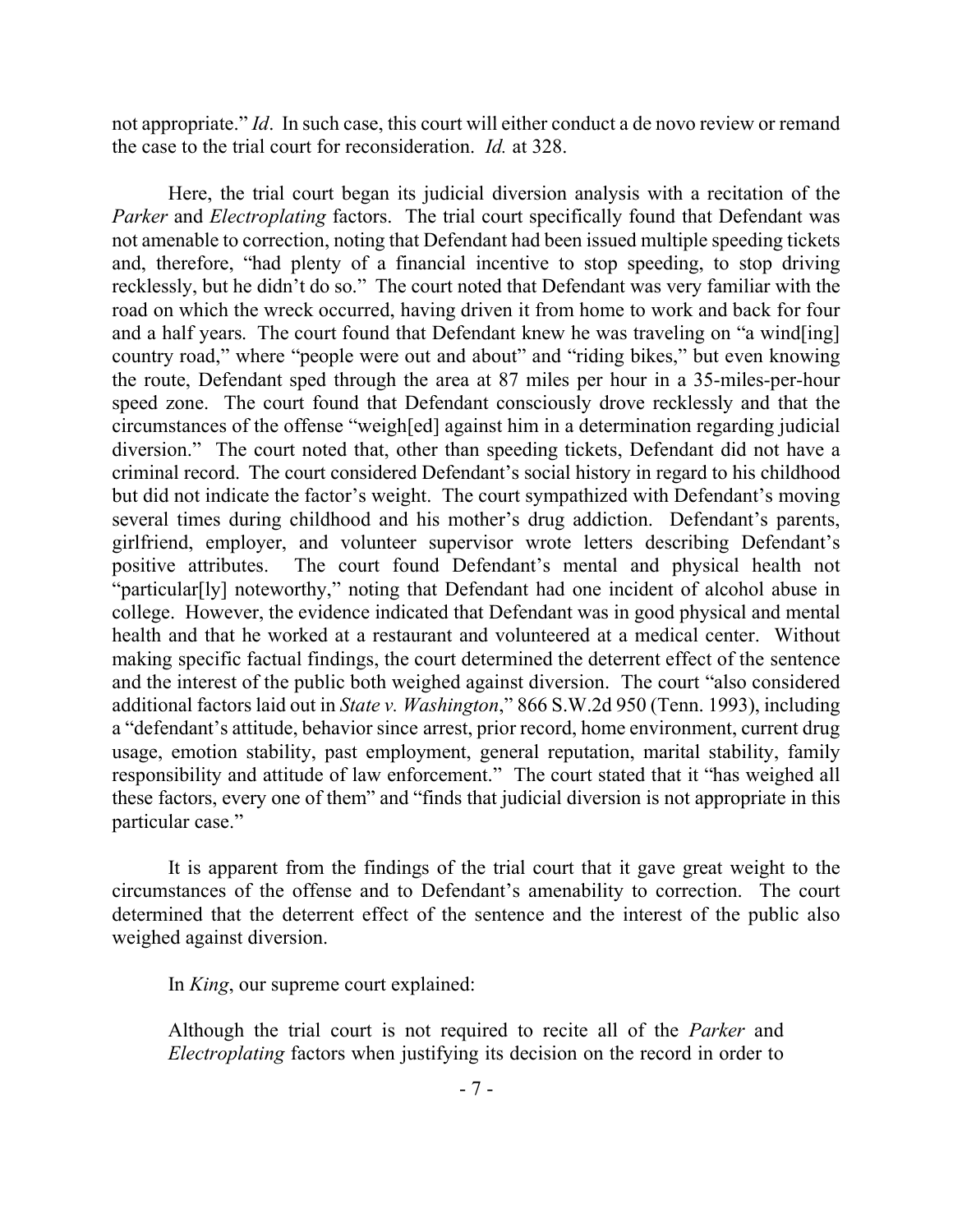obtain the presumption of reasonableness, the record should reflect that the trial court considered the *Parker* and *Electroplating* factors in rendering its decision and that it identified the specific factors applicable to the case before it. Thereafter, the trial court may proceed to solely address the relevant factors.

#### *King*, 432 S.W.3d at 327.

The trial court considered all of the *Parker* and *Electroplating* factors. The court identified the specific factors it felt relevant and placed on the record its reasons for denying judicial diversion. We, therefore, apply a presumption of reasonableness, we determine that there was substantial evidence to support the trial court's decision, and we uphold the denial of judicial diversion.

#### *II. Probation*

Defendant contends that the trial court erred in denying probation. The State responds that the trial court properly denied probation. We agree with the State.

When a trial court denies probation or any other alternative sentence to an eligible defendant and states on the record reasons that are in accordance with the purposes and principles of sentencing, the court's decision is reviewed under an abuse of discretion standard, accompanied by a presumption of reasonableness. *State v. Caudle*, 388 S.W.3d 273, 278-79 (Tenn. 2012); *State v. Bise*, 380 S.W.3d 682, 707 (Tenn. 2012). If the trial court fails to articulate the reasons for denying an alternative sentence, the "abuse of discretion standard with a presumption of reasonableness" does not apply on appeal and an appellate court can either (1) conduct a de novo review to determine whether there is an adequate basis for denying probation; or (2) remand for the trial court to consider the requisite factors in determining whether to grant probation. *See State v. Pollard*, 432 S.W.3d 851, 864 (Tenn. 2013).

Before imposing a sentence, the trial court is statutorily required to consider the following factors:

- (1) The evidence, if any, received at the trial and the sentencing hearing;
- (2) The presentence report;
- (3) The principles of sentencing and arguments as to sentencing alternatives;
- (4) The nature and characteristics of the criminal conduct involved;

(5) Evidence and information offered by the parties on the mitigating and enhancement factors set out in §§ 40-35-113 and 40-35-114;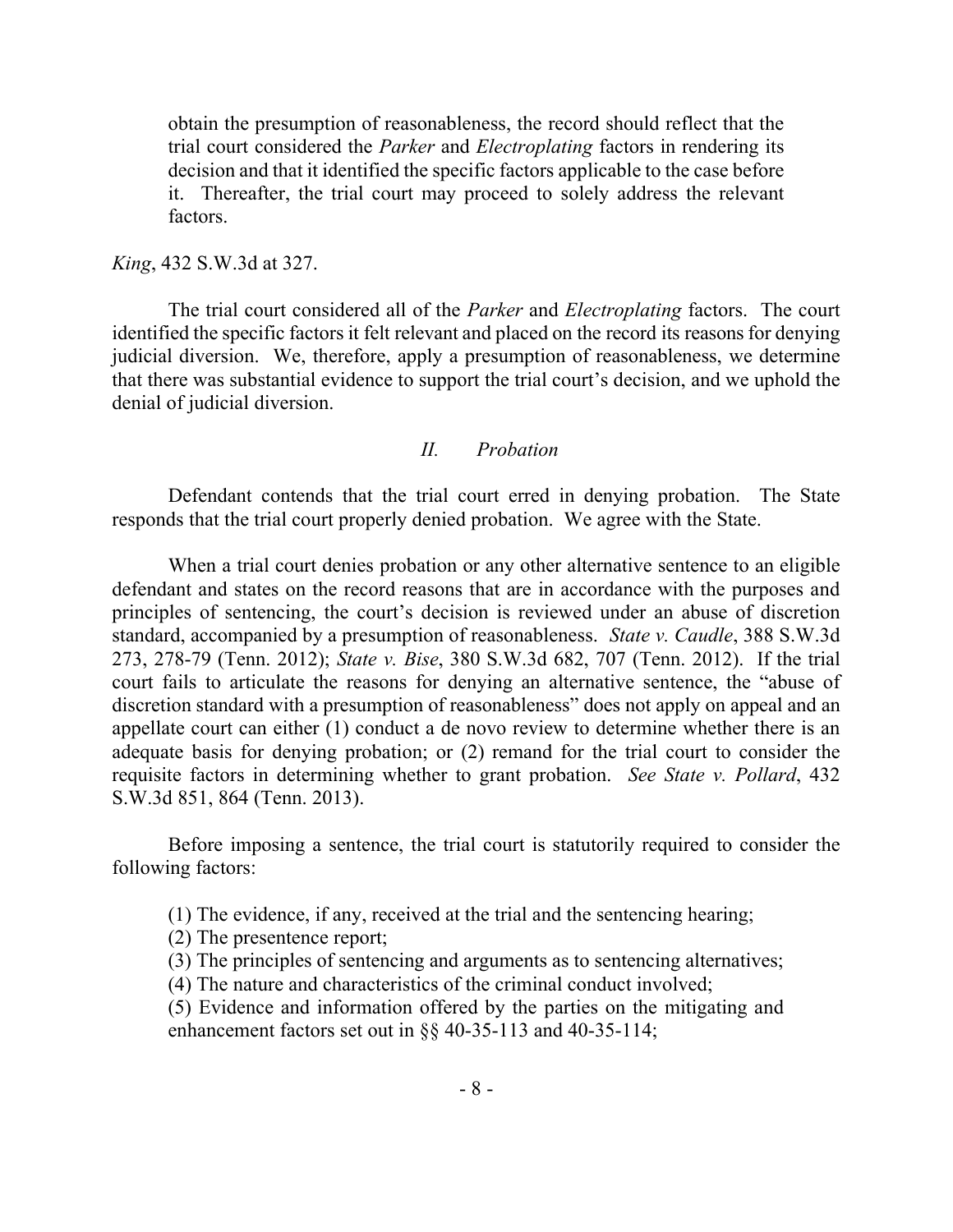(6) Any statistical information provided by the administrative office of the courts as to sentencing practices for similar offenses in Tennessee;

(7) Any statement the defendant wishes to make on the defendant's own behalf about sentencing; and

(8) The result of the validated risk and needs assessment conducted by the department and contained in the presentence report.

Tenn. Code Ann. § 40-35-210(b) (2020). The trial court must state on the record the statutory factors it considered and the reasons for the ordered sentence. Tenn. Code Ann. § 40-35-210(e) (2020); *Bise*, 380 S.W.3d at 705. "Mere inadequacy in the articulation of the reasons for imposing a particular sentence, however, should not negate the presumption [of reasonableness]." *Bise*, 380 S.W.3d at 705-06. A trial court's sentence "should be upheld so long as it is within the appropriate range and the record demonstrates that the sentence is otherwise in compliance with the purposes and principles listed by statute." *Id*. at 709-10.

"A defendant shall be eligible for probation under this chapter if the sentence actually imposed upon the defendant is ten (10) years or less," with some exceptions. *See*  Tenn. Code Ann. § 40-35-303(a) (2020). In determining whether confinement is appropriate, the trial court should consider the following principles:

(A) Confinement is necessary to protect society by restraining a defendant who has a long history of criminal conduct;

(B) Confinement is necessary to avoid depreciating the seriousness of the offense or confinement is particularly suited to provide an effective deterrence to others likely to commit similar offenses; or

(C) Measures less restrictive than confinement have frequently or recently been applied unsuccessfully to the defendant[.]

Tenn. Code Ann.  $\S$  40-35-103(1)(A)-(C) (2020). Additionally, the sentence imposed should be (1) "no greater than that deserved for the offense committed[,]" and (2) "the least severe measure necessary to achieve the purposes for which the sentence is imposed[.]" Tenn. Code Ann. § 40-35-103(2), (4) (2020). The trial court may consider the *Electroplating* factors in determining whether to impose a sentence of probation. *State v. Trent*, 533 S.W.3d 282, 291 (Tenn. 2017) (citing *Electroplating, Inc.*, 990 S.W.2d at 229). To deny probation solely based upon the seriousness of the offense, the trial court must find that the circumstances of the offense, "as committed, must be especially violent, horrifying, shocking, reprehensible, offensive, or otherwise of an excessive or exaggerated degree, and the nature of the offense must outweigh all factors favoring probation." *State v. Hartley*, 818 S.W.2d 370, 374-75 (Tenn. Crim. App. 1991) (internal quotations and citations omitted).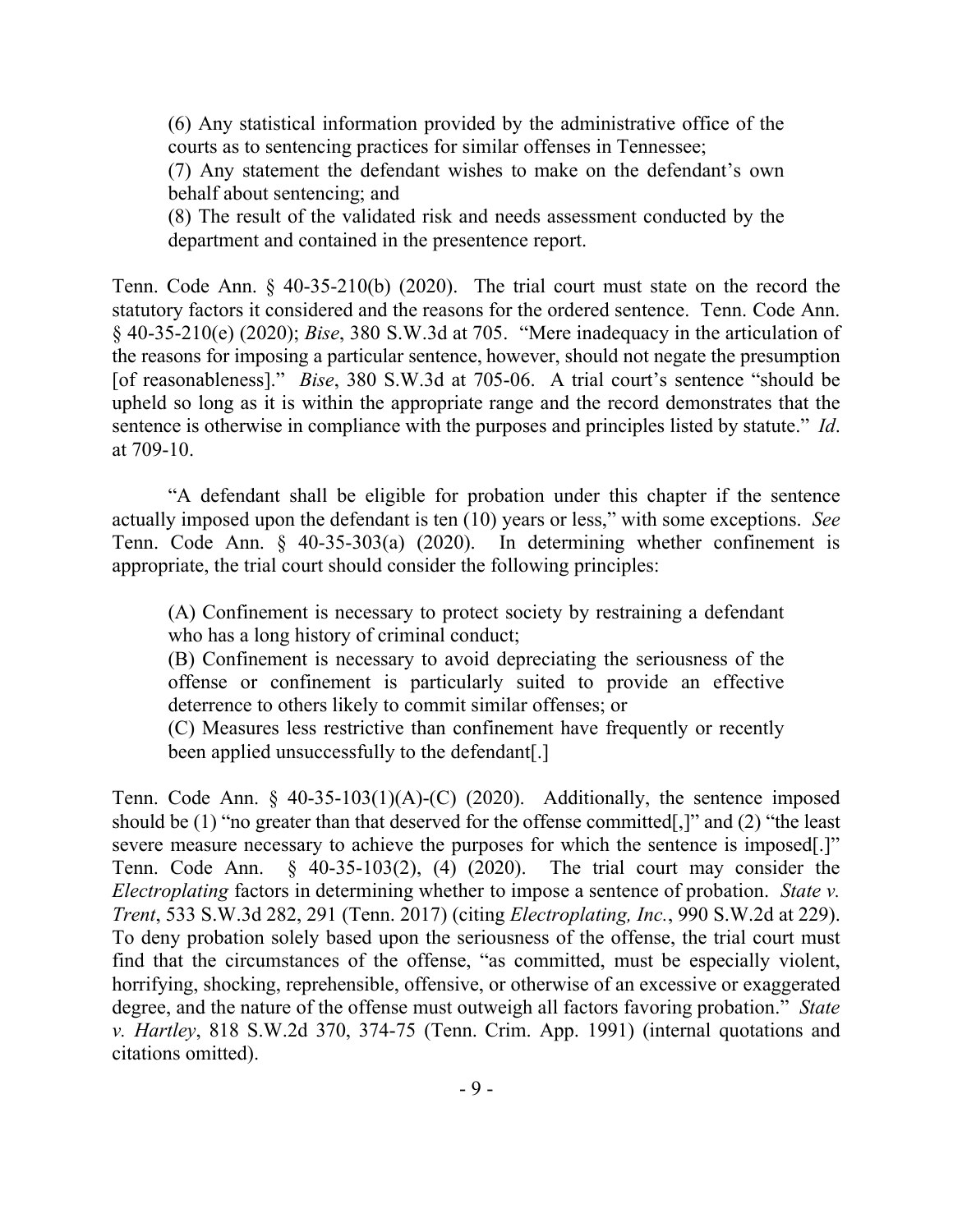Defendant mistakenly asserts that the trial court relied *solely* on the seriousness of the offense in denying Defendant's request for probation. Concerning the seriousness of the offense, the court stated that

confinement is necessary to avoid depreciating the seriousness of the offense or confinement is particularly suited to provide an effective deterrence to others likely to commit similar offenses. In this case, the [c]ourt finds that both of those apply. . . . We've all heard the proof and we all feel for the family and, again, to point out the fact that [Defendant] drove this road twice a day for four and a half years, knew what was on this road. It was hilly, windy two-lane road, . . . and he drove this road knowing it was 35 miles per hour, knowing that people would be out, it's a neighborhood. We all saw the pictures. He drove 87 miles per hour and lost control and killed somebody. And to avoid depreciating the seriousness of the behavior, of that offense, confinement is necessary, and confinement is particularly suited to provide an effective deterrent to others likely to commit similar offenses.

The trial court also relied on Tennessee Code Annotated section 40-35-103(1)(C) in denying probation, finding Defendant not amenable to correction because of his history of speeding tickets and a prior car crash. The trial court stated on the record reasons to deny an alternative sentence that were in accordance with the purposes and principles of sentencing. We determine that the trial court did not abuse its discretion in denying Defendant's request for probation.

# *III. Consideration of Facts Outside the Record*

Defendant argues that the trial court improperly considered facts outside of the record when it considered his prior car crash. The State responds that the trial court did not abuse its discretion in considering Defendant's prior car crash.

The presentence report contained information regarding Defendant's prior crash in October 2019, and Defendant testified regarding the accident. When asked whether the 2019 crash was similar to the crash in this case, Defendant replied, "Yes, sir." Defendant confirmed it happened on a winding two-lane road. Defendant testified, "[]I wasn't speeding or -- I just kind of wanted to get out of the house and, you know, get -- get some air." When asked how he crashed, Defendant said, "I simply was driving. I had both my hands on the wheel. The [dashboard] light popped on. I looked down, and when I looked up it was -- the road was turning and I'm still going straight." The 2019 crash report indicated Defendant overcorrected the steering wheel.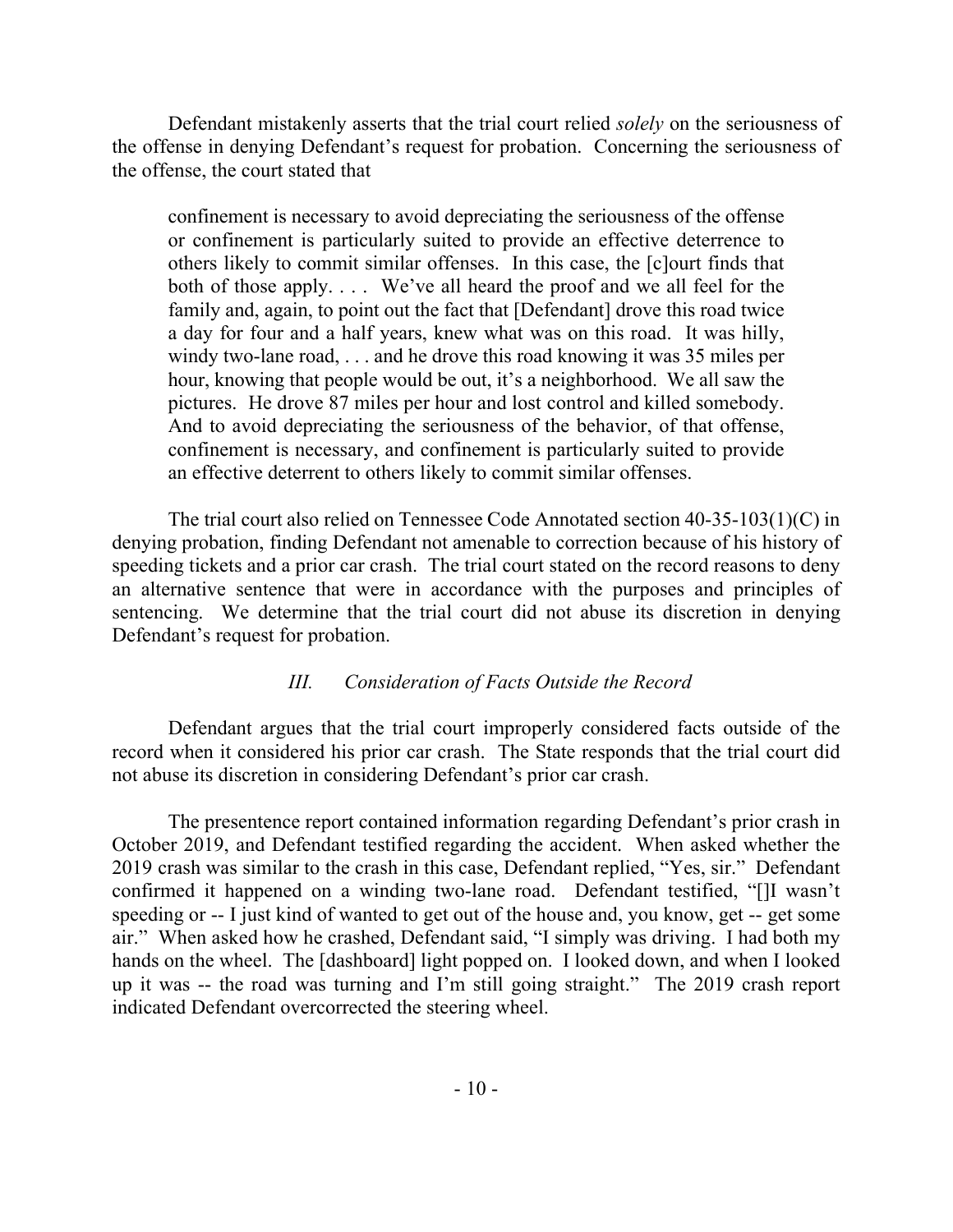The trial court found Defendant's testimony not credible regarding his statement that he was not speeding when he crashed in 2019. The court discredited Defendant's explanation of the 2019 accident and said, "The court believes [Defendant] was speeding on that wind[ing] country road, similar to the incident which brings us here today, unfortunately." Defendant misinterprets "facts not in the record" with the trial court's ability to make credibility determinations. The trial court's statement that Defendant was speeding in the 2019 crash was based on its interpretation of Defendant's testimony. Regardless, the trial court only referenced Defendant's speeding in the 2019 crash during its application of enhancement factor (1). In applying this factor, the trial court also relied on Defendant's three prior speeding tickets. When the trial court analyzed Defendant's amenability to correction, it referenced the 2019 crash generally. The trial court properly considered the evidence, and Defendant is not entitled to relief on this issue.

#### *IV. Enhancing and Mitigating Factors*

Defendant argues that the trial court erred in applying enhancement factor (10) and in sentencing Defendant to five years' incarceration with a thirty percent release eligibility. The State responds that the trial court properly sentenced Defendant. We agree with the State.

When a defendant challenges the length, range, or manner of service of a withinrange sentencing decisions, this court reviews the trial court's sentencing decision under an abuse of discretion standard with a presumption of reasonableness if the record reflects the trial court properly applied the purposes and principles of the Sentencing Act. *Caudle*, 388 S.W.3d at 278-79; *Bise*, 380 S.W.3d at 708.

The trial court applied enhancement factor (10), that Defendant had no hesitation about committing a crime when the risk to human life was high, because Defendant drove 87 miles per hour and "knew that people were around[.]" *See* Tenn. Code Ann. § 40-35- 114(10) (2020). The record indicates that Defendant drove 87 miles per hour in a residential area at dusk. The trial court stated, and we agree, that "[Defendant] knew there was that big park right there where people would be walking, riding their bikes, doing that sort of thing." We conclude that the trial court properly applied enhancement factor (10).

The trial court also correctly applied enhancement factor (1) based on Defendant's three prior speeding tickets. *See* Tenn. Code Ann. § 40-35-114(1) (2020) ("The defendant has a previous history of criminal convictions or criminal behavior, in addition to those necessary to establish the appropriate range"). The trial court applied mitigating factor (13) because Defendant accepted responsibility for his actions and was remorseful. *See*  Tenn. Code Ann. § 40-35-113(13) (2020). The trial court commended Defendant for attempting to improve his life and recognized Defendant's volunteer work at the medical